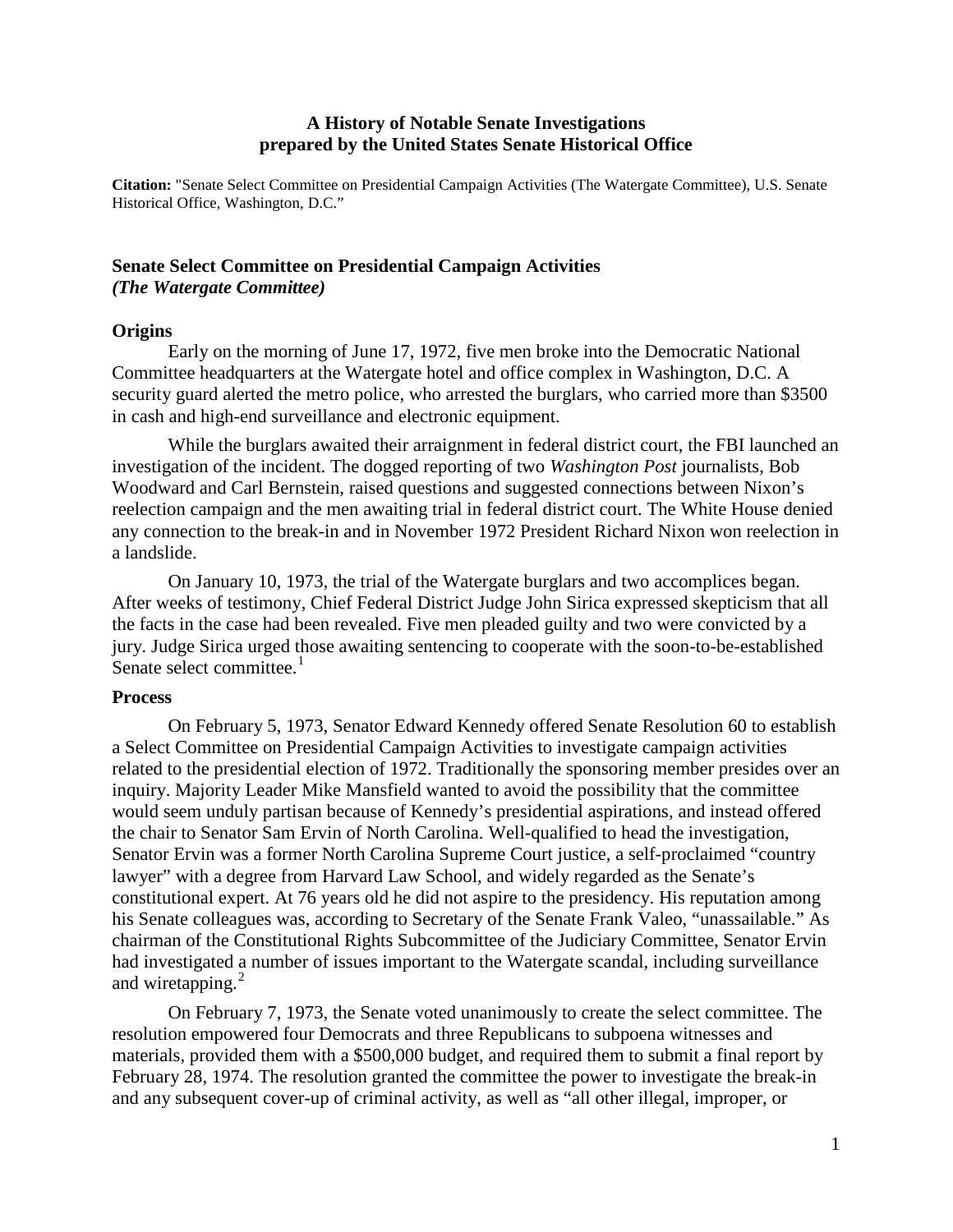unethical conduct occurring during the Presidential campaign of 1972, including political espionage and campaign finance practices."<sup>[3](#page-2-2)</sup>

## **Public Relations**

Emphasizing the educational function of congressional investigations, the committee's chief counsel, Samuel Dash, coordinated an aggressive media strategy. The print news media focused Americans' attention on the issue with hard-hitting investigative reports, while television news outlets brought the drama of the hearings to the living rooms of millions of American households, broadcasting the proceedings live for two weeks in May 1973. The Public Broadcasting System (PBS) broadcast the hearings during prime time on more than 150 national affiliates, earning higher ratings than regularly scheduled entertainment programming. Only one month after the hearings began, an overwhelming majority of Americans—97 percent—had heard of Watergate. Of those, 67 percent believed that President Nixon had participated in the Watergate cover-up. [4](#page-2-3)

## **Investigation**

The Senate Watergate committee has been credited with reviving public confidence in congressional investigations, which had declined during the McCarthy inquiries of the 1950s. Several factors contributed to the committee's overall success including extensive media coverage, sustained public interest, the meticulous work of investigators, the cooperation of key witnesses, and the continuing support of the full Senate. Public support for the investigation remained strong even when a series of confrontations between the Watergate committee and the White House provoked a constitutional crisis.

Throughout the inquiry President Nixon rebuffed the committee's requests for access to information. Claiming a constitutional separation of powers, he refused to allow his aides to testify. Senator Ervin insisted that executive privilege could not be extended to cover criminal behavior and he threatened to authorize the sergeant at arms to arrest White House aides who refused to testify.<sup>[5](#page-3-0)</sup> Conceding to public pressure, the president allowed his aides to cooperate but continued to deny the committee access to presidential papers. Nixon repeatedly declared that he knew nothing about the Watergate burglary, but one former aide testified that the president had approved plans to cover up White House connections to the break-in. Another aide revealed that the president maintained a voice-activated tape recorder system in various rooms in the White House.

Chairman Ervin requested access to the tapes, believing that they would either corroborate or repudiate testimony that the president had knowledge of, and approved efforts to cover up, the Watergate break-in. Senate Resolution 194 authorized the committee to "issue subpoenas for documents, tapes and other material to any officer of the executive branch," and the committee subpoenaed the tapes. Nixon refused to comply, citing executive privilege and separation of powers. Senator Ervin rebutted that "the select committee is exercising the constitutional power of the Senate to conduct the investigation, and the doctrine of the separation of powers of Government requires the President to recognize this and to refrain from obstructing the committee." Vice Chairman Howard Baker (R-TN) proposed that the committee take the president to court. On August 9, 1973, the committee took the unprecedented step of suing the president in federal district court for access to the tapes and other documents. The court dismissed the action for lack of jurisdiction and appeals affirmed the lower court's ruling.<sup>[6](#page-3-1)</sup>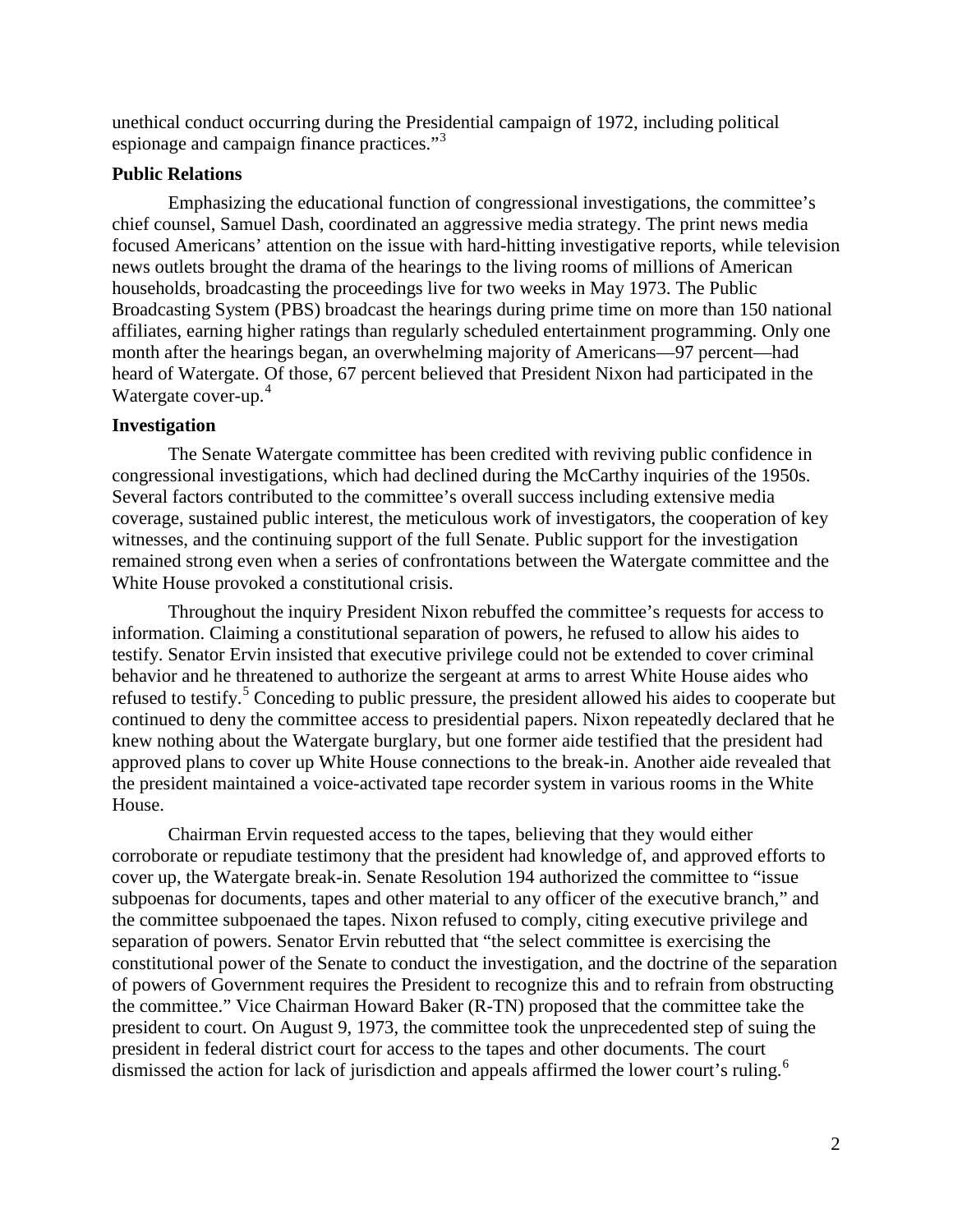In early 1974 Special Prosecutor Leon Jaworski asked the committee to postpone releasing its final report so as to not unduly influence the criminal cases he was preparing against former White House staff. The House Judiciary Committee launched an impeachment inquiry. In light of these developments, members of the Senate committee voted unanimously on February 19, 1974, to conclude public hearings and complete the committee's remaining tasks in private sessions.<sup>[7](#page-3-2)</sup>

## **Outcome**

The committee submitted its final report including legislative recommendations on June 27, 1974. On July 24 the Supreme Court ruled unanimously in a separate case, *United States v. Nixon,* that the president must surrender the tapes to the special prosecutor. President Nixon complied and the recordings revealed that he had approved a plan to cover up the White House connection to the Watergate burglary. Based on this evidence, the House Judiciary Committee adopted three articles of impeachment. Before the full House could vote, Nixon resigned on August 9,  $1974.<sup>8</sup>$  $1974.<sup>8</sup>$  $1974.<sup>8</sup>$ 

The Watergate committee's final report recommended legislative action in three areas: regulation of campaign activities and contributions; the establishment of a permanent special prosecutor; and the creation of a permanent congressional legal service. Some, though not all, of these recommendations became law. In 1974 Congress amended the Federal Election Campaign Act. The revisions imposed limitations on expenses and contributions, required regular reporting by election committees, and established a means for public financing of presidential nominating conventions and primary elections. Congress passed the Ethics in Government Act in 1978. The bill required financial disclosure by executive and judicial branch officials and established the Office of Government Ethics as an oversight agency. It also created mechanisms for the appointment of a special prosecutor.

In the years following the Watergate investigation Congress passed legislation aimed at strengthening the legislative branch's oversight powers. In 1974 Congress overrode a presidential veto and revised the Freedom of Information Act, providing the public and the media with new tools to access information held by the executive branch. The 1976 Government in Sunshine Act required federal agencies to hold their meetings in public.

The Senate Watergate investigation remains one of the most significant congressional inquiries in U.S. history. Over the course of this 16 month investigation committee members maintained bipartisan accord, garnered public support, and expanded congressional investigatory powers to produce lasting legislative reform.

<span id="page-2-0"></span><sup>&</sup>lt;sup>1</sup> Stanley Kutler, *The Wars of Watergate: The Last Crisis of Richard Nixon*, (New York: Alfred Knopf, 1990), 253-254; Keith W. Olson, *Watergate: The Presidential Scandal that Shook America*, Lawrence: University of Kansas Press, 2003, 60. <sup>2</sup> Congressional Quarterly, *Congressional Quarterly's Guide to Congress* (Washington, D.C.: CQ Press, 2000)

<span id="page-2-1"></span>volume 1, 250; Don Oberdorfer, *Senator Mansfield: The Extraordinary Life of a Great American Statesman and Diplomat* (Washington, D.C.: Smithsonian Books, 2003), 433; "Francis R. Valeo, Secretary of the Senate, 1966-

<span id="page-2-2"></span><sup>&</sup>lt;sup>3</sup> Olson, *Watergate, 70-72*; Senate Select Committee on Presidential Campaign Activities, *The Final Report of the Select Committee on Presidential Campaign Activities*, 93<sup>rd</sup> Cong., 2d sess., 1974, xxvi.

<span id="page-2-3"></span><sup>&</sup>lt;sup>4</sup> "Samuel Dash," Oral History Interviews, Historical Society for the District of Columbia Circuit, Washington, D.C., 157-158; Olson, *Watergate*, 90; Gallup poll, "Watergate," June 1-4, 1973, *The Gallup Poll: Public Opinion 1972-1977,* George Gallup, (Wilmington, DE: Scholarly Resources, Inc.: 1978), 128.